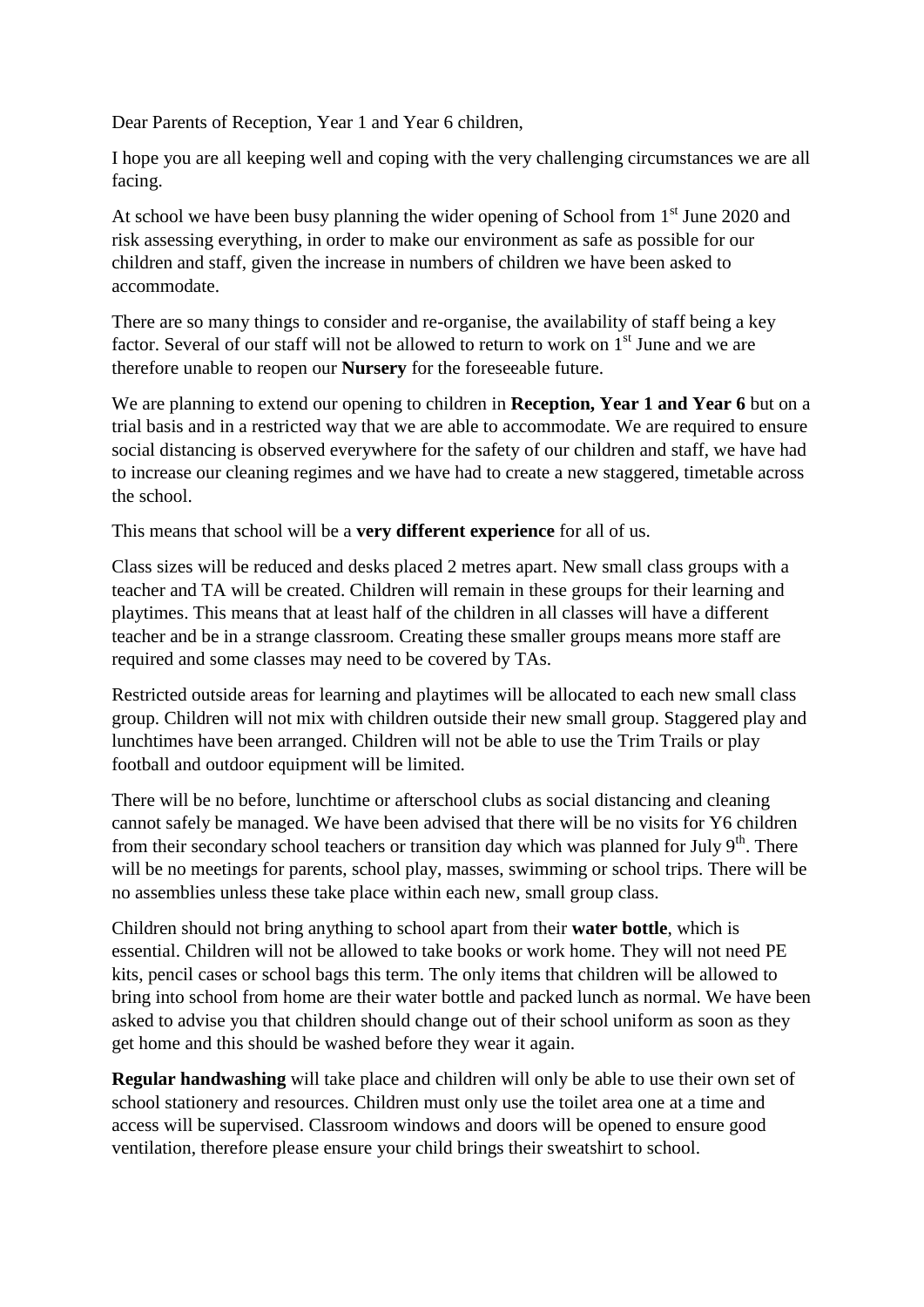**Free school lunches** will be provided for all Reception and Year 1 pupils and Year 6 children who are in receipt of free school meals. Children in Year 6 who normally pay for a school lunch will continue to do so. However, all school lunches will be the packed lunch option only but with an increased choice. We are unable to serve cooked meals as it will be impossible to ensure social distancing with so many children in the dining room. Tables and chairs would need cleaning several times between eight consecutive groups of children and we do not have enough time or staff to do this. Instead, packed lunches will be brought to each classroom where the children will eat them at their table. Year 6 children who bring a packed lunch from home, should continue to do so.

**PPE** will not be worn by staff unless they are managing children's 'bodily fluids' or attending to a child with possible COVID-19 symptoms. Children should not wear PPE equipment in school.

If anyone has a cough, temperature, loss or change to their sense of smell or taste, or feels unwell at school they must be sent home. They will need to self-isolate for 14 days or until tested negative. A child waiting to be collected will be isolated in a ventilated area. Should a child or adult show symptoms and test positive for **Covid-19** then the whole group that they were in must be sent home and they must all self-isolate for 14 days.

**Monday 1st June** will be a training day for staff. We need to ensure that all plans are fully in place and understood by everyone who will be maintaining a safe environment for your children.

From **Tuesday 2nd June to Friday 5th June**, children in Reception Lisbon, Year 1 Lisbon and Year 6 Lisbon may attend school. Parents will be told what time children should arrive as these will be staggered to avoid congestion. They will also be informed which door to leave their child at and where and at what time to arrive to collect their child. Again, these times will be staggered to allow parents to social distance while waiting on the school premises.

Only one parent/carer per family, should bring and collect their children. There will be a oneway system – enter through the main pedestrian gate and exit via the Willow Walk gate. **Parents** should not gather at the gates, doors or any places on our school site. Parents will not be allowed to enter any part of the school. You will need to phone the school office if you have a query. If your child forgets their water bottle or packed lunch please mark it with their name and leave it in the covered box outside main reception where your child will be escorted to collect it. The office will remain closed to parents for the rest of the term and there will be no face to face contact with any staff.

**Week beginning 8th June** all Reception Lisbon, Year1 Lisbon and Y6 Lisbon classes remain at home and children in Reception Padua, Year1 Padua and Year 6 Padua may attend school. Again, you will receive instructions on what time children should arrive, which door to enter through and where and at what time you should arrive to collect them.

As before, parents are required to follow the new rules for social distancing on our school premises.

This arrangement of **alternate weeks for Lisbon and Padua** will continue until further notice. As soon as we are able to increase this, or accommodate additional Year groups, we will let parents know. We will notify parents of any new information by email, the school